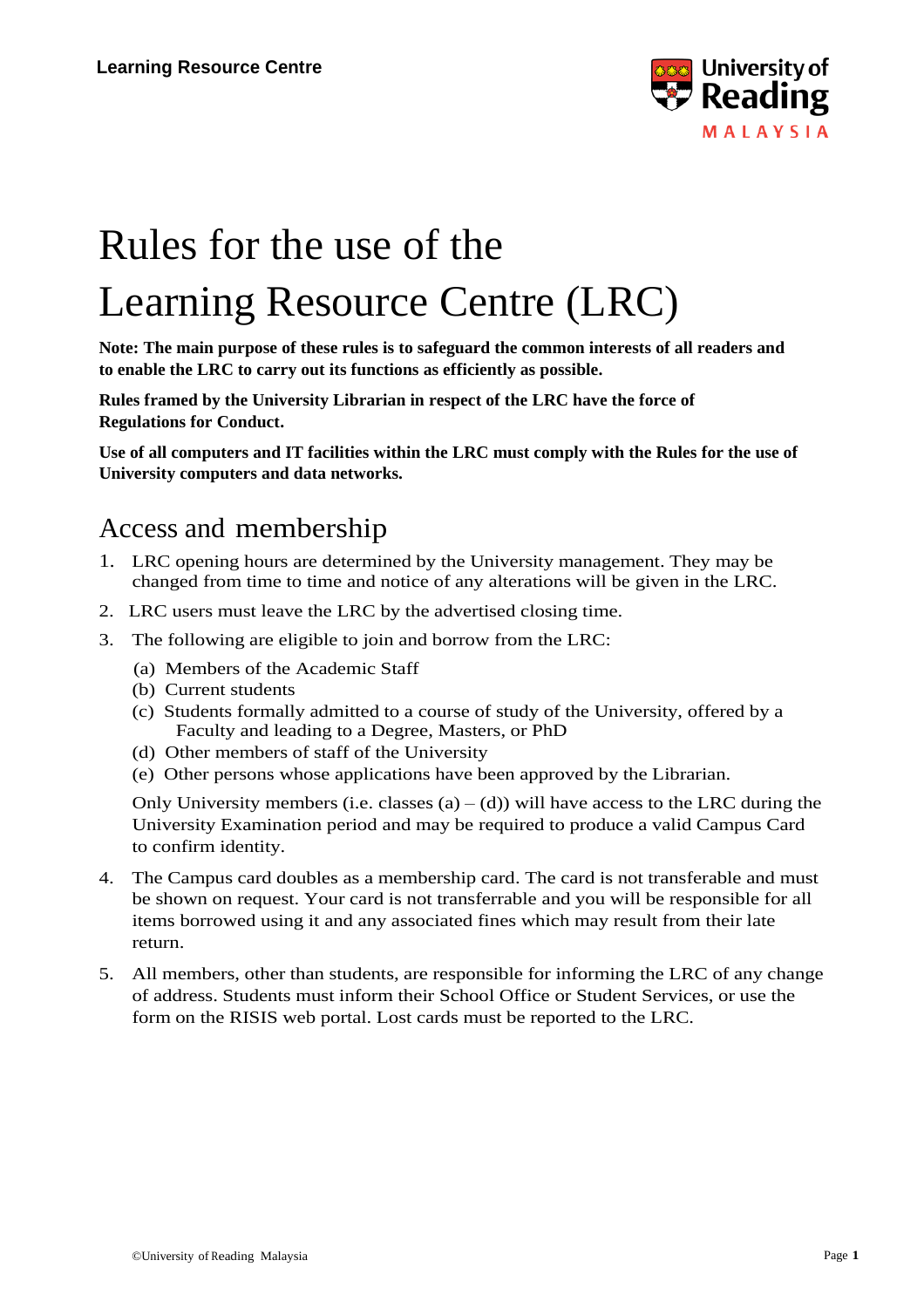- 6. Children are not normally permitted on LRC premises, except in designated areas where they must be closely accompanied at all times by a responsible adult. Visits by school pupils are not permitted during the University Examinations period. Currently enrolled University of Reading students below the age of 18 are exempted from this rule.
- 7. Animals may not be brought into the LRC.

## Borrowing

- 8. No LRC material shall be removed from the LRC until its issue has been properly recorded. Materials borrowed shall be returned within the stipulated loan period and their return properly recorded at the LRC. Items are to be returned at the Self-Service Points and are regarded as the responsibility of the borrower to ensure items are properly scanned. Further loans will not normally be permitted to a borrower who has one or more overdue items.
- 9. Any material borrowed may be recalled after seven days of being issued if it has been requested for use by another reader. It must be returned as specified in the recall notice.
- 10. LRC materials in certain advertised categories may not be borrowed without special permission: (a) Items from the Reference collections; (b) Material labelled *Not to be removed from the LRC*; (c) University of Reading Malaysia Theses.

### Conduct

- 11. Readers must take care of LRC materials and must not deface them in any way, including by highlighting, underlining, writing, bookmarking with tapes, drawing in them or by removing any part of them.
- 12. LRC users shall respect the rights of other users to work quietly. Silence shall be maintained as far as possible in the study areas of the LRC, other than in areas designated for group study. Mobile phones must be switched off or put into silent mode within LRC.
- 13. Food and drink may not be consumed nor displayed within the LRC. Plain bottled water and covered drinks in lidded containers are allowed. LRC staff may remove any food or unlidded drinks found on tables or desktops.
- 14. Smoking, including the use of e-cigarettes, is not permitted anywhere in the LRC.
- 15. LRC users are responsible for the security of their own property. They must, if

requested, submit their belongings for inspection as they leave the LRC. Personal possessions must not be left unattended in the LRC at any time or they may be removed and treated as lost property.

16. Outsiders are not permitted into the LRC except for Open Days or any other special events.